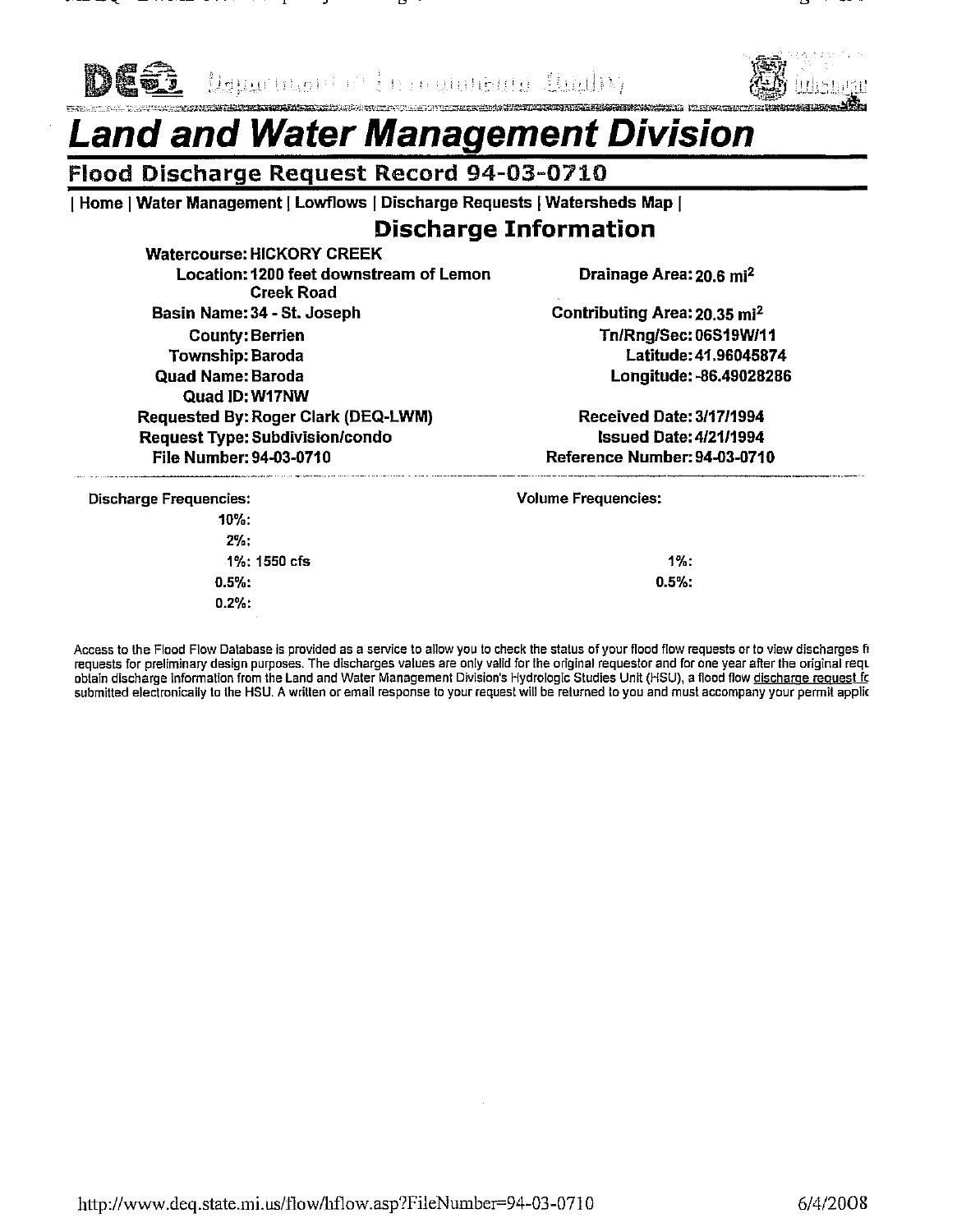

<u>bang plan ir i nynumama huihir</u>



## **HRIGHANIA AGASTARINING TAGAN TAGAN TERMI AGAN TERMI AGAN TAGAN TAGAN TAGAN TAGAN TAGAN TAGAN TAGAN TAGAN TAGAN**<br>TAGAN TAGAN TAGAN TAGAN TAGAN TAGAN TAGAN TAGAN TAGAN TAGAN TAGAN TAGAN TAGAN TAGAN TAGAN TAGAN TAGAN TAGAN T and and Water Management Division

#### **Flood Discharge Request Record H-99021**

Home | Water Management | Lowflows | Discharge Requests | Watersheds Map |

## **Discharge Information**

**Watercourse: HICKORY CREEK Location: Marrs Road** Basin Name: 34 - St. Joseph **County: Berrien Township: Baroda** Quad Name: Baroda Quad ID: W17NW Requested By: Dan Feldpausch (DEQ-LWM-Floodplains) **Request Type: Floodplain** File Number: H-99021

Drainage Area: 27.5 mi<sup>2</sup> Contributing Area: 27.5 mi<sup>2</sup> Tn/Rng/Sec: 06S19W/03 Latitude: 41.979167 Longitude: - 86.498333

**Received Date: 10/20/1998** 

**Issued Date: 12/7/1998 Reference Number:** 

| <b>Discharge Frequencies:</b> |              | <b>Volume Frequencies:</b> |  |
|-------------------------------|--------------|----------------------------|--|
| $10\%$ :                      |              |                            |  |
| 2%                            |              |                            |  |
|                               | 1%: 1900 cfs | $1\%$ :                    |  |
| 0.5%                          |              | 0.5%                       |  |
| $0.2\%$ :                     |              | <b>1999</b>                |  |

Access to the Flood Flow Database is provided as a service to allow you to check the status of your flood flow requests or to view discharges fi requests for preliminary design purposes. The discharges values are only valid for the original requestor and for one year after the original requ obtain discharge information from the Land and Water Management Division's Hydrologic Studies Unit (HSU), a flood flow discharge request to submitted electronically to the HSU. A written or email response to your request will be returned to you and must accompany your permit applic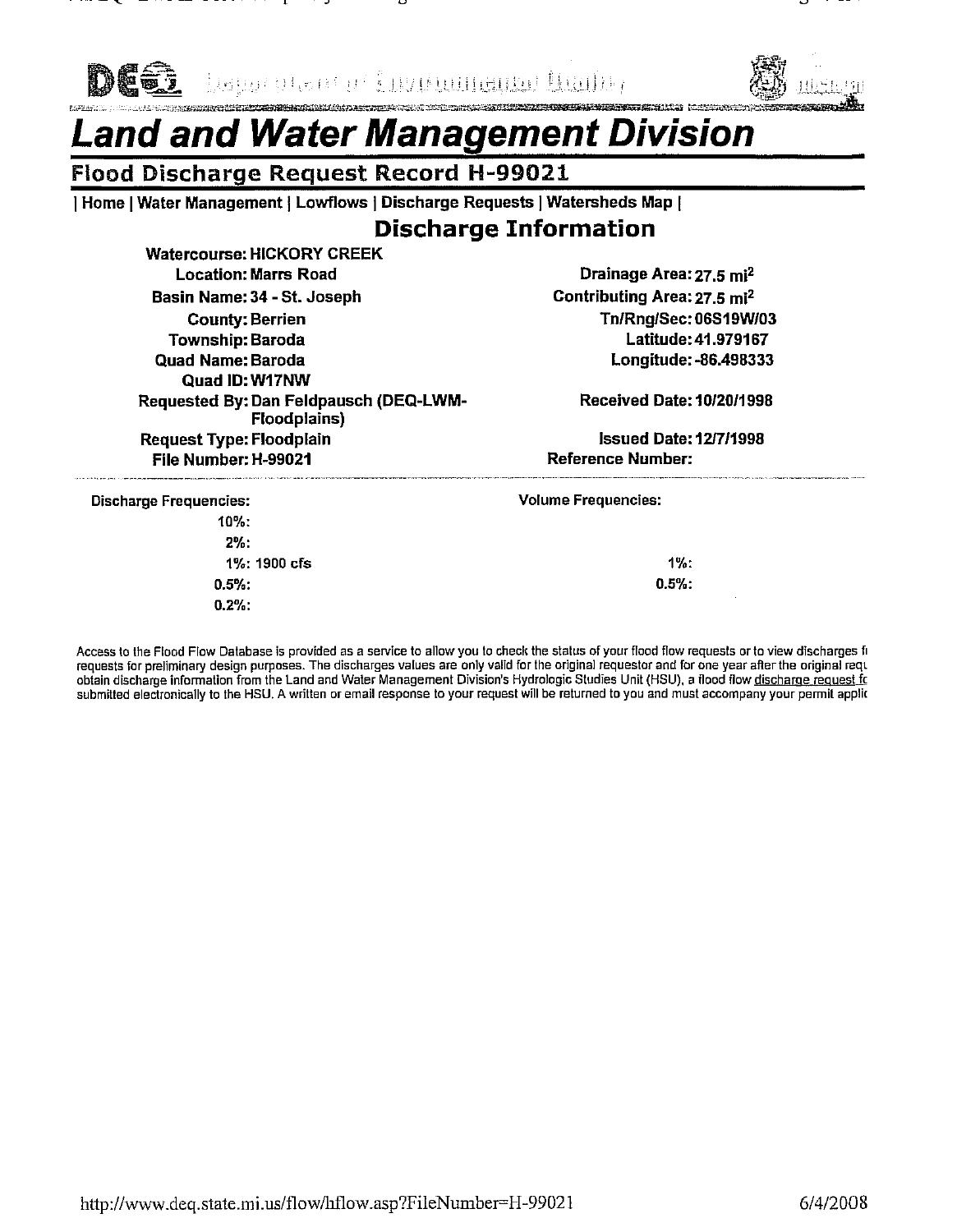

lisuuruusut ol Eusissi merry. Duslik,



## and and Water Management Division

## Flood Discharge Request Record U20020567

[Home | Water Management | Lowflows | Discharge Requests | Watersheds Map |

## **Discharge Information**

**Watercourse: HICKORY CREEK Location: Rocky Weed Road** Basin Name: 34 - St. Joseph **County: Berrien Township: Lincoln Quad Name: Bridgman** Quad ID: W16NE **Requested By: In-house Request Type: FIS File Number: U20020567** 

Drainage Area: 29.73 mi<sup>2</sup> Contributing Area: 29.42 mi<sup>2</sup> Tn/Rng/Sec: 05S19W/33 Latitude: 42.000066 Longitude: - 86.519065

**Received Date: 9/13/2002 Issued Date: 9/17/2002 Reference Number:** 

**Discharge Frequencies:** 

10%: 1000 cfs 2%: 1600 cfs 1%: 1800 cfs  $0.5\%$ : 2000 cfs 0.2%: 2300 cfs **Volume Frequencies:** 

 $1\%$ :  $0.5%$ 

Access to the Flood Flow Database is provided as a service to allow you to check the status of your flood flow requests or to view discharges fr requests for preliminary design purposes. The discharges values are only valid for the original requestor and for one year after the original requests for preliminary design purposes. The discharges values are only valid f submitted electronically to the HSU. A written or email response to your request will be returned to you and must accompany your permit applic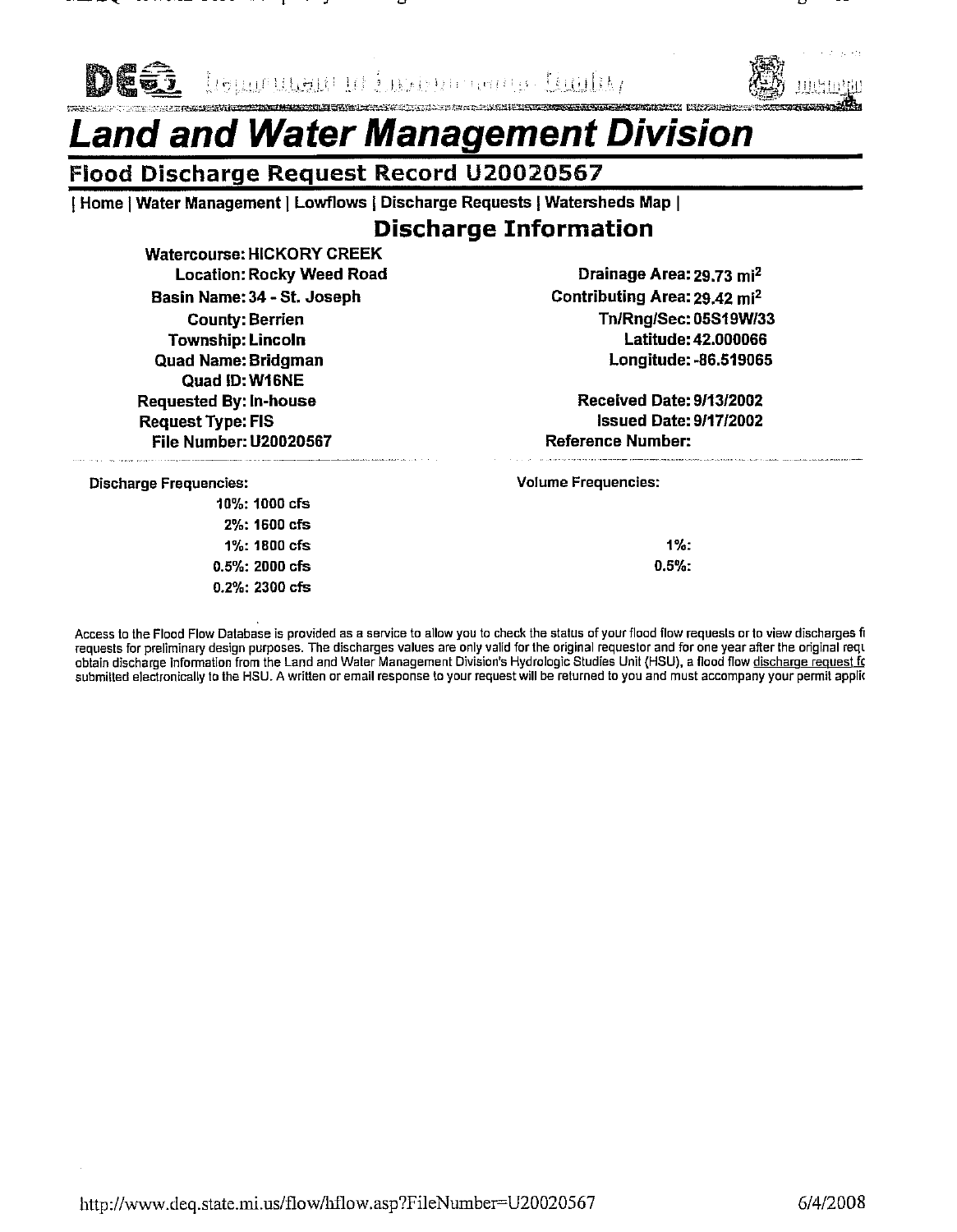

<u>bouartan di kunaanaan kallu</u>



## and and Water Management Division

## Flood Discharge Request Record U20020567-2

| Home | Water Management | Lowflows | Discharge Requests | Watersheds Map |

## **Discharge Information**

**Watercourse: HICKORY CREEK** Location: 500 feet downstream of Rocky **Weed Road** Basin Name: 34 - St. Joseph **County: Berrien Township: Lincoln Quad Name: Stevensville** Quad ID: V16SE **Requested By: In-house Request Type: FIS** File Number: U20020567-2

Drainage Area: 34.95 mi<sup>2</sup>

Contributing Area: 34.64 mi<sup>2</sup> Tn/Rng/Sec: 05S19W/28 Latitude: 42.001068 Longitude: - 86.519086

Received Date: 9/13/2002 **Issued Date: 9/17/2002 Reference Number:** 

**Discharge Frequencies:** 

10%: 1200 cfs 2%: 1875 cfs 1%: 2130 cfs  $0.5\%$ : 2400 cfs 0.2%: 2675 cfs **Volume Frequencies:** 

1%:  $0.5%$ 

Access to the Flood Flow Database is provided as a service to allow you to check the status of your flood flow requests or to view discharges fi requests for preliminary design purposes. The discharges values are only valid for the original requestor and for one year after the original requ obtain discharge information from the Land and Water Management Division's Hydrologic Studies Unit (HSU), a flood flow discharge request for submitted electronically to the HSU. A written or email response to your request will be returned to you and must accompany your permit applic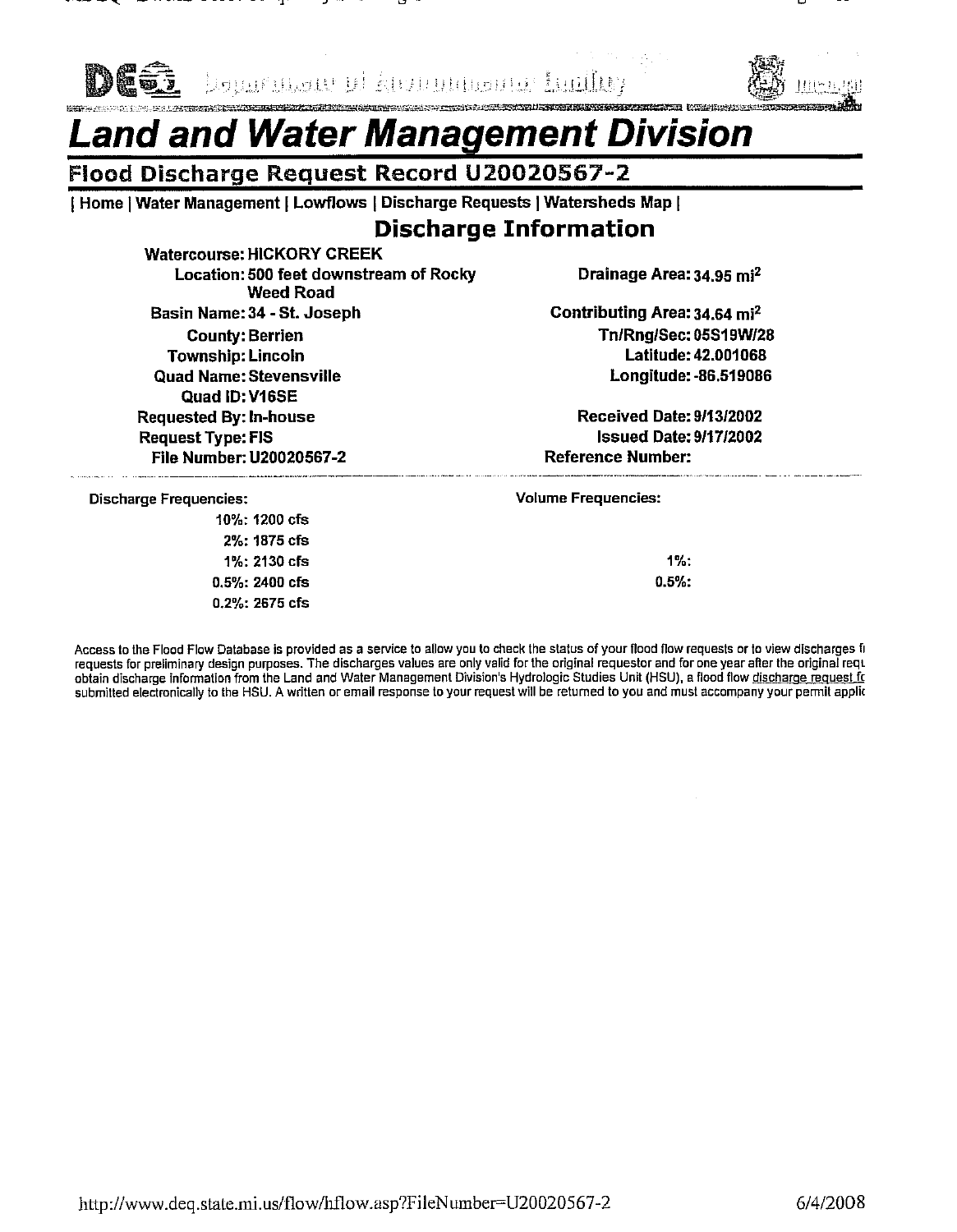Abulbal b **Regional Set 1** milar



## and and Water Management Division

### Flood Discharge Request Record U20020567-1

| Home | Water Management | Lowflows | Discharge Requests | Watersheds Map |

## **Discharge Information**

**Watercourse: HICKORY CREEK Location: John Beers Road** Basin Name: 34 - St. Joseph **County: Berrien Township: Lincoln** Quad Name: Stevensville Quad ID: V16SE **Requested By: In-house Request Type: FIS** File Number: U20020567-1

Drainage Area: 35.83 mi<sup>2</sup> Contributing Area: 35.52 mi<sup>2</sup> Tn/Rng/Sec: 05S19W/28 Latitude: 42.014468 Longitude: - 86.516641

**Received Date: 9/13/2002 Issued Date: 9/17/2002 Reference Number:** 

**Discharge Frequencies:** 

10%: 1200 cfs 2%: 1865 cfs 1%: 2120 cfs 0.5%: 2400 cfs 0.2%: 2665 cfs **Volume Frequencies:** 

 $1%$ :  $0.5%$ 

Access to the Flood Flow Database is provided as a service to allow you to check the status of your flood flow requests or to view discharges fr requests for preliminary design purposes. The discharges values are only valid for the original requestor and for one year after the original requests for preliminary design purposes. The discharges values are only valid f submitted electronically to the HSU. A written or email response to your request will be returned to you and must accompany your permit applic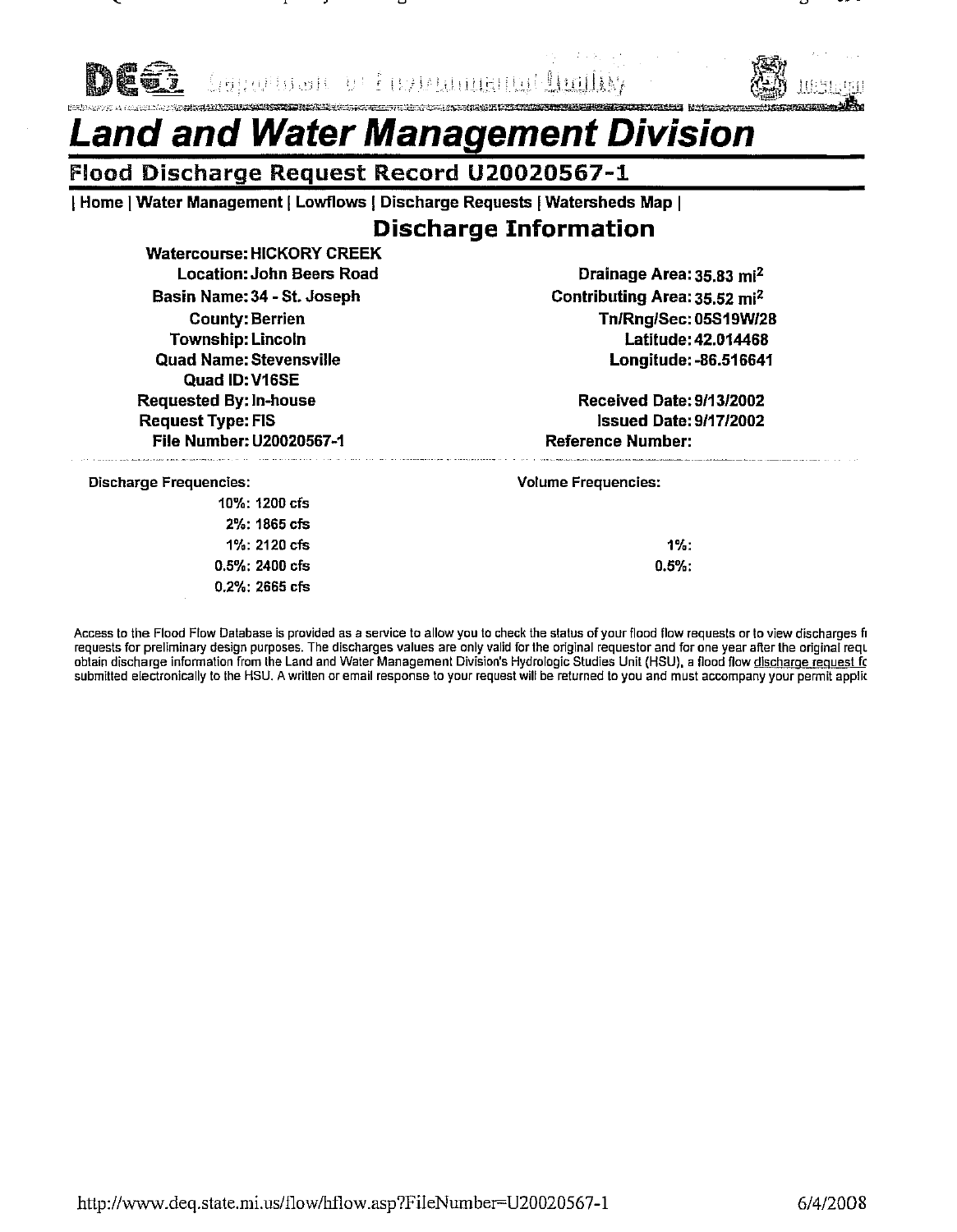# Appendix D

Summary of Documented History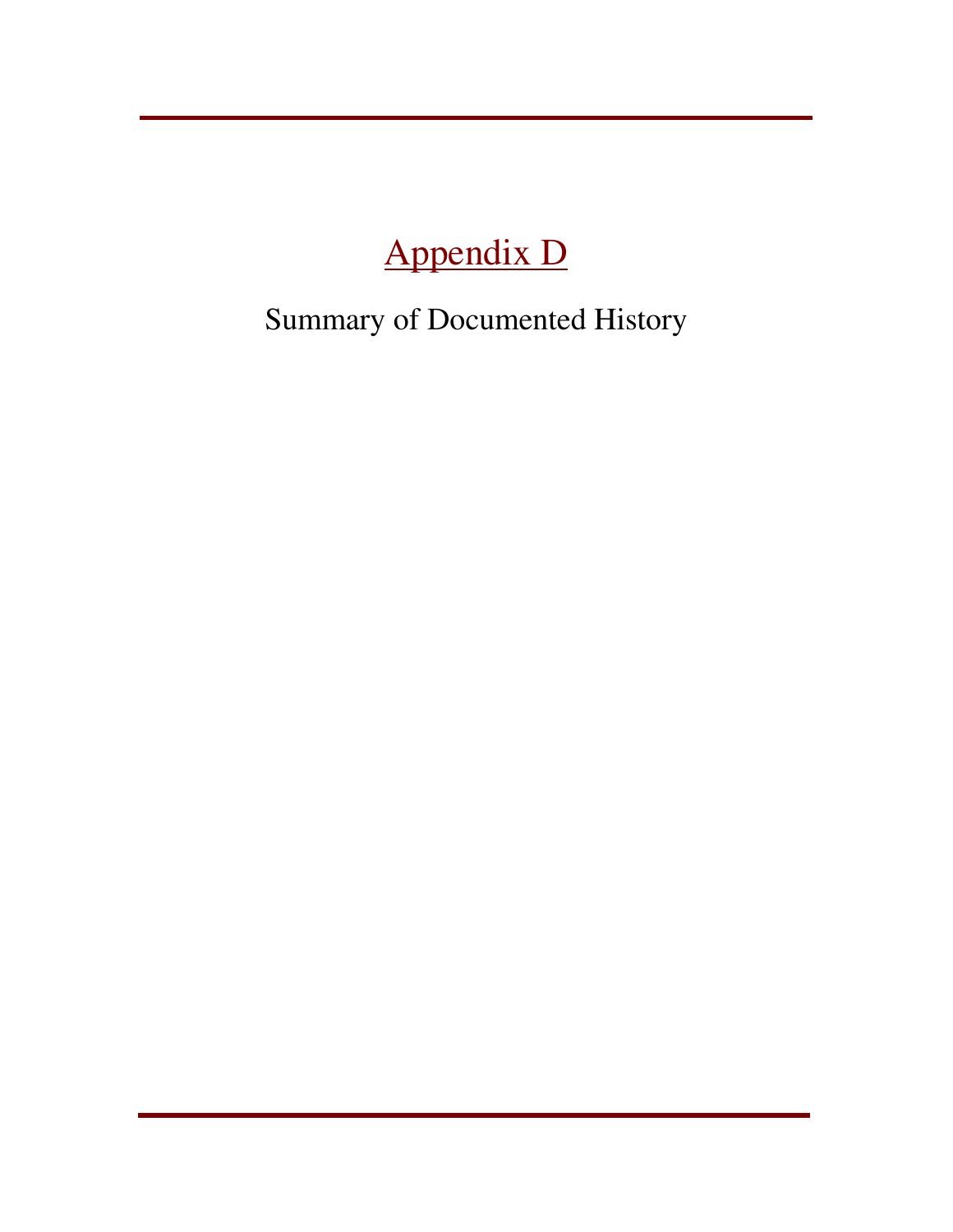## Hickory Creek 1959 Sub-File:

| Date     | <b>History</b>                                                   |
|----------|------------------------------------------------------------------|
|          | Undated map of drainage district.                                |
| 2/23/57  | Chapter 8 Petition.                                              |
| 6/7/57   | Listing of property owners in maintenance sub-district.          |
| 11/3/57  | Order of Necessity for maintenance.                              |
| 9/3/59   | Signed 1 <sup>st</sup> Order of Determination (otherwise blank). |
| 9/30/59  | Signed Final Order of Determination (otherwise blank).           |
|          | Assessment Roll for Cleanout.                                    |
| 10/26/59 | Contract after letting.                                          |
|          | Undated minutes from "Drain Commissioner" meeting.               |

## 1962 Sub-File:

| Date     | <b>History</b>                                              |
|----------|-------------------------------------------------------------|
| 11/28/61 | Chapter 8 petitions signed by property owners.              |
| 7/13/62  | Petition of Appointment of BOD.                             |
| 8/6/62   | Order of Necessity.                                         |
| 8/16/62  | First Order of Determination.                               |
|          | R&C description to be found in Book #40, pages 642 $\&$     |
|          | 643.                                                        |
| 2/14/63  | Final Order of Determination.                               |
|          | Drainage district boundaries can be found at Books #57 $\&$ |
|          | 58, pages 445 - 798 & pages 1 - 257.                        |

### Buchanan Weesaw 1969 Sub-File:

| Date    | <b>History</b>                                |
|---------|-----------------------------------------------|
| 8/20/69 | Chapter 8 Petition signed by property owners. |
| 1/24/70 | Appointment of BOD (Chapter 8).               |
| 6/24/70 | Order of NO Necessity.                        |
|         | Maintenance performed (1981!) 1982 assessment |
|         | documentation in this file!                   |

## 1973-74 Sub-File:

| Date     | <b>History</b>                                             |
|----------|------------------------------------------------------------|
| 10/1/73  | Chapter 8 Petition signed by property owners.              |
| 12/20/73 | Order of Necessity.                                        |
| 12/21/73 | First Order of Determination.                              |
| 9/17/74  | Minutes of Drain Committee meeting approving contract      |
|          | statement says assessment district is for 1975 only.       |
| 10/11/74 | Final Order of Determination.                              |
| 2/75     | BCDC made memo stating that before any future              |
|          | assessments be made that a comprehensive study of district |
|          | be performed.                                              |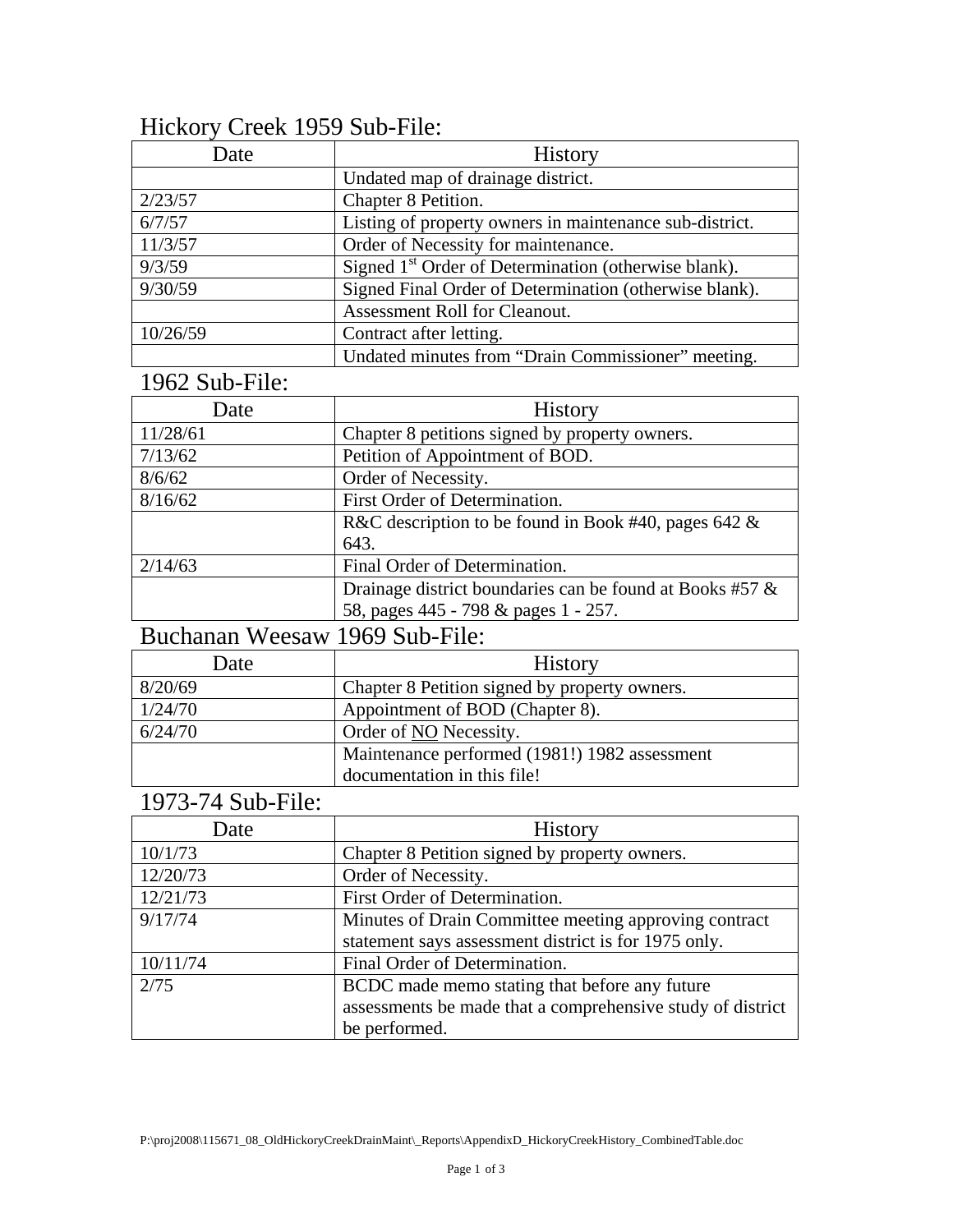| 12/16/75 | Appeal of Assessments discussion.<br>Refunds based on improper assessment.                                                                   |
|----------|----------------------------------------------------------------------------------------------------------------------------------------------|
| 1987     | Maintenance work by George Palmiter.                                                                                                         |
| 12/18/89 | Letter to township from S. Bruce stating assessment for<br>cleanouts historically paid at large instead of asking<br>property owners to pay. |

## Partial 1982 Sub-File:

| Date    | <b>History</b>                                             |
|---------|------------------------------------------------------------|
| 8/5/82  | Chapter 8 petition signed by property owners.              |
| 7/25/84 | Order appointing Merritt Engineering as engineer.          |
| 8/15/84 | Order of Necessity (Partial).                              |
| 9/10/84 | First Order of Determination (Partial).                    |
|         | Partial drainage district description.                     |
| 2/19/85 | Partial – Final Order of Determination.                    |
| 3/25/85 | Apportionment of Benefits.                                 |
|         | All A4 large (Order of Necessity only called for a portion |
|         | of costs to be paid by municipalities).                    |
| 1897    | Release of ROW.                                            |

## Camelot Relief Branch 1989 Sub-File:

| Date     | <b>History</b>                                             |
|----------|------------------------------------------------------------|
| 9/16/89  | Chapter 8 petition signed by property owners for "Hickory" |
|          | Creek" Drain.                                              |
| 9/28/89  | Treasurer's certificate as to taxes paid.                  |
| 9/28/89  | Order appointing engineer.                                 |
| 11/27/89 | Order appointing BOD.                                      |
|          | Various notices of BOD meeting.                            |
| 12/13/89 | Order of NO Necessity.                                     |

## Partial Baroda Township Sub-File 1997-2000:

| Date    | <b>History</b>                                            |
|---------|-----------------------------------------------------------|
|         | Misfiled – Original route and course dated 3/18/1896.     |
|         | Final Order of Determination.                             |
| 3/16/97 | Receipt for Funds from LMSWSTA.                           |
| 7/18/97 | Letter from George Palmiter to Spike Bruce re: Inspection |
|         | of Hickory Creek Drain.                                   |
| 7/25/97 | Maintenance invoice.                                      |
| 8/21/97 | Letter from Spike Bruce to Lake MI Shoreline Water &      |
|         | Sewage Treatment Authority re: 7/25/97 Invoice.           |
| 5/14/98 | S. Bruce letter to LMSWSTA re: 7/25/97 Invoice            |
| 10/2/98 | Letter from L. Merritt to I. DiMaggio re: Review of       |
|         | LMSWSTA plans for Hickory Creek Erosion Protection.       |
| 4/16/99 | MDEQ permit to LMSWSTA for soil erosion work on           |
|         | Hickory Creek.                                            |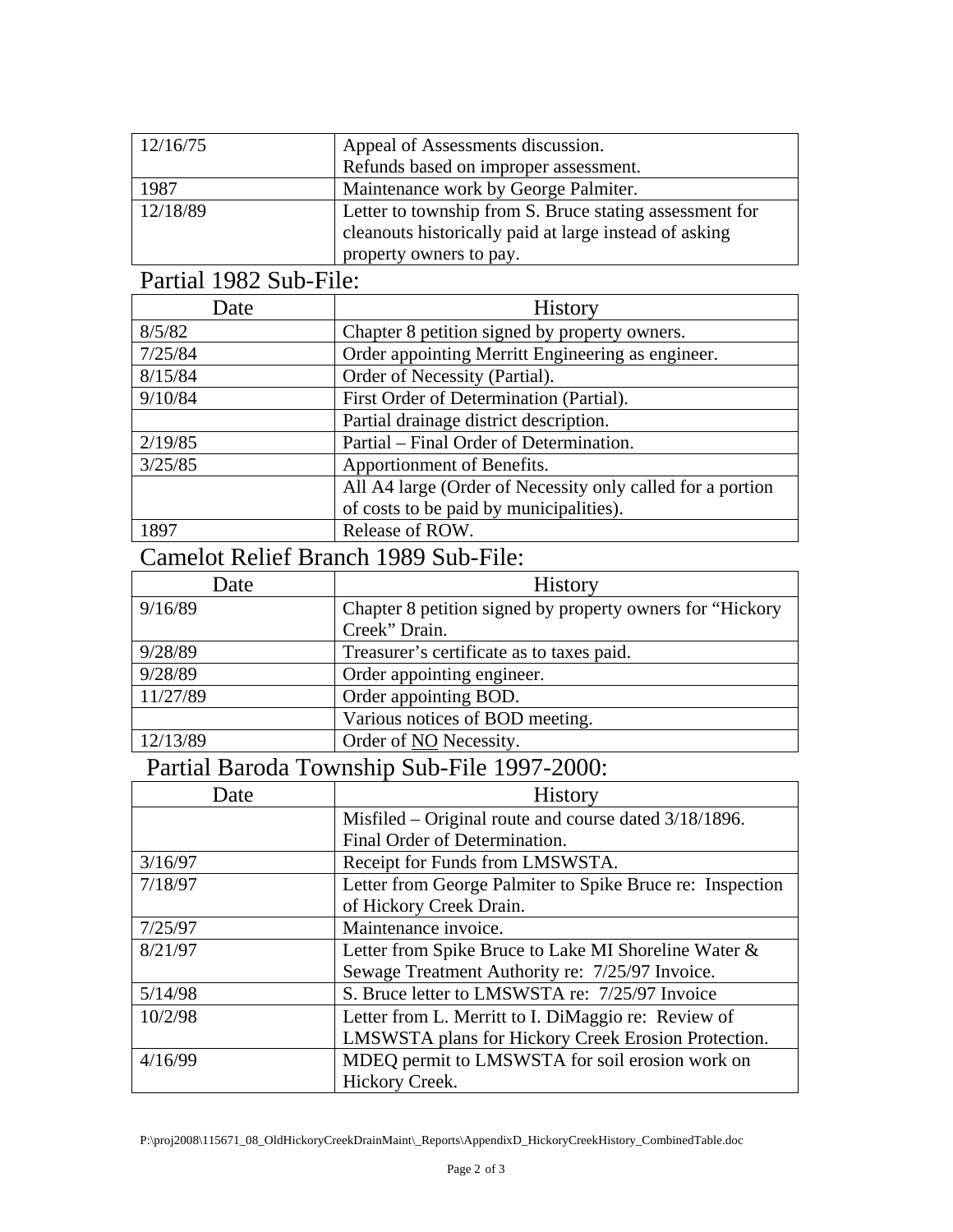| 4/21/99 | Letter from S. Bruce to Lincoln Charter Township re: Soil  |
|---------|------------------------------------------------------------|
|         | Erosion Permit.                                            |
| 5/20/99 | Receipt from Baroda Township for Hickory Creek             |
|         | maintenance.                                               |
| 5/26/99 | Letter from sewer authority attorney to S. Bruce re: Any   |
|         | damage to Hickory Creek from MDEQ permit work.             |
| 6/1/99  | Letter to sewer authority from S. Bruce withdrawing permit |
|         | to work in Hickory Creek ROW.                              |
| 5/22/00 | Staff report from MDEQ.                                    |
| 6/28/00 | Invoice to S. Bruce from Heyn Development Co. for          |
|         | Hickory Creek excavating work.                             |
| 7/17/00 | Letter to N. Nitz complaining re: Work on Hickory Creek    |
|         | by BCDC.                                                   |
| 8/17/00 | Invoices from BCDC to Road Commission & Baroda             |
|         | Township for maintenance costs.                            |
| 9/22/00 | Letter from Co. Corp. Counsel to property owner.           |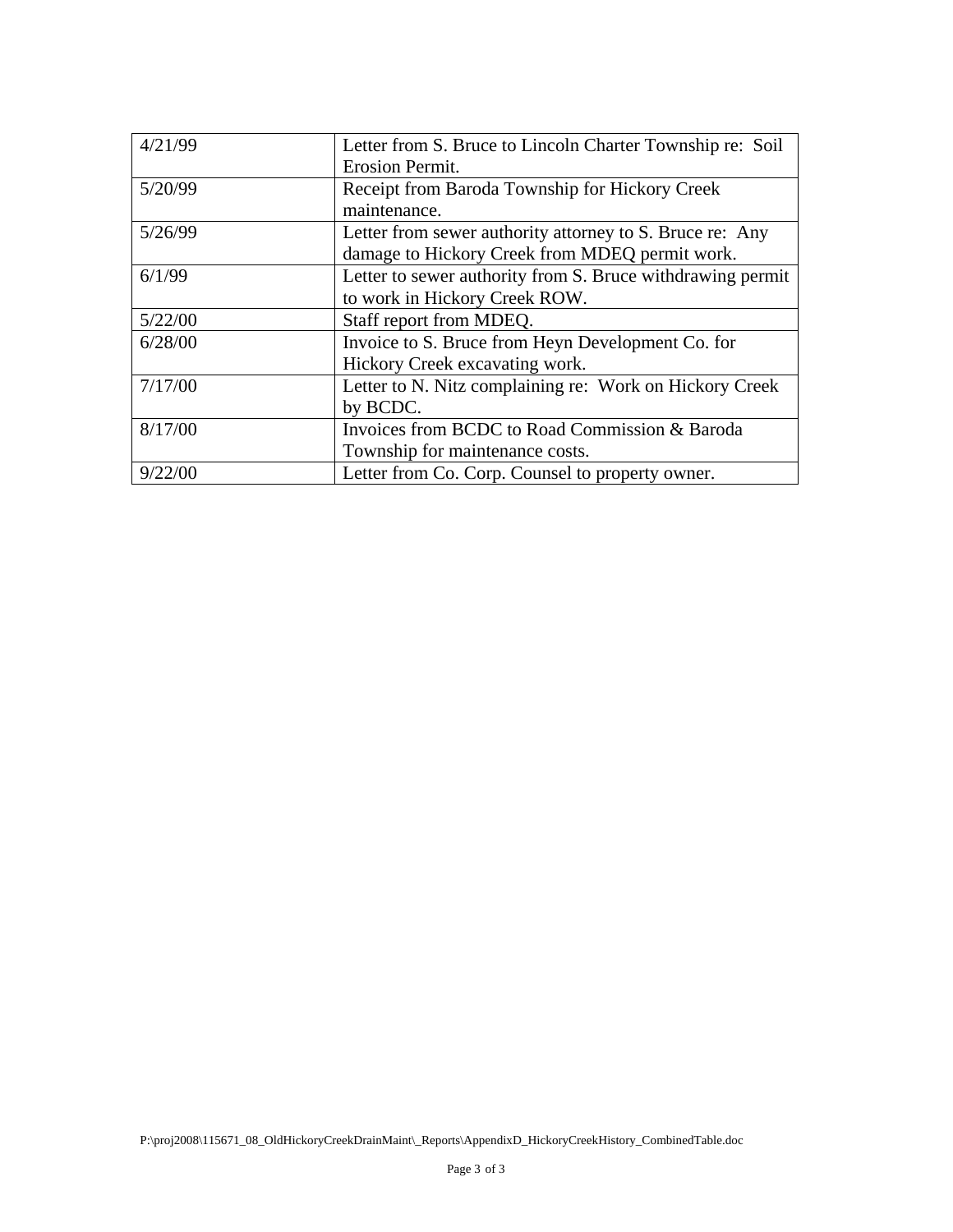# Appendix E

Inspection Photographs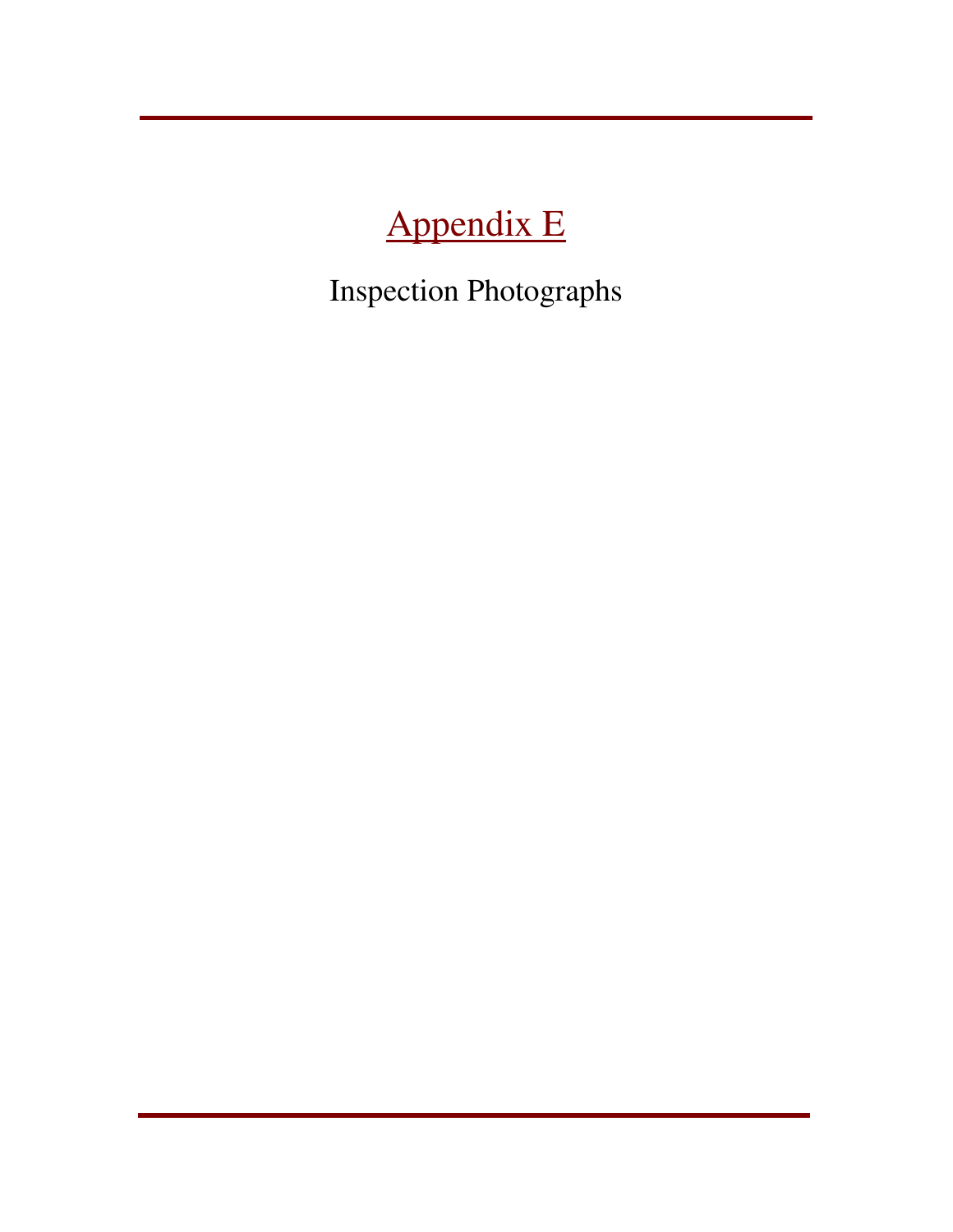



DSCF0001 DSCF0004





#### DSCF0005 DSCF0006